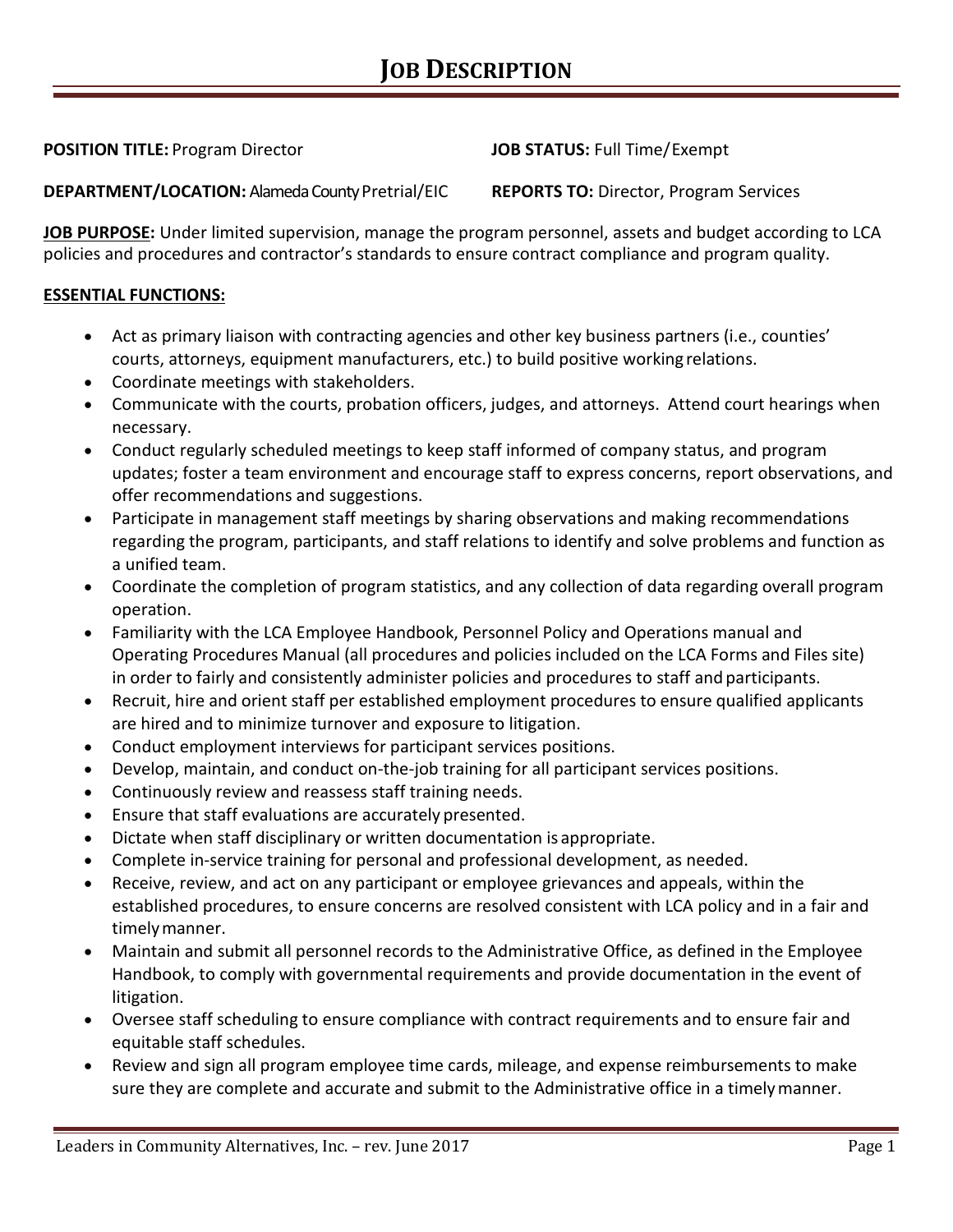- Manage the monthly line item budget in order to maintain fiscal budget control.
- • Prepare monthly billing, auditing reports and other program reports, as needed and submit monthly billingsto the contracting agency and the Administrative Office by the tenth working day of the following month.
- Stay current with industry technology, and general industry developments in programming.
- Assume on-call duties in rotation with other managers ifrequested.
- Review and sign case managers' progress, incident and final reports.
- Draft forms, written policies and procedures.
- Maintain confidentiality of information obtained through job duties regarding employees, vendors, participants, outside agencies, etc., so that sensitive information is only furnished on "need to know" basis.
- Responsible for all cash and receipts (e.g., petty cash, participant payments, etc.) and will be subject to periodic audit to maintain a balanced fund and to ensure that all participant receipts are accounted for.
- Ability to audit case files as delegated by Director of Program Services.

# **SECONDARY FUNCTIONS:**

- Knowledge of LCA's community-based programs.
- Perform other duties as assigned.

### **EDUCATIONAL/WORK EXPERIENCE REQUIREMENTS:**

- Minimum of two years of college education in related field or equivalent supervisory work experience. Bachelor's degree in Criminal Justice or a related field of study preferred.
- With two years of college, six months of work experience in the field of criminal justice, sales or customer service required.
- Without two years of college, at least one year of LCA experience or two years' experience in a related field outside of LCA with at least one year in a supervisory capacity.

### **QUALIFICATIONS:**

- Ability to read, write and speak the English language.
- Ability to communicate in a second language such as Spanish highly desirable.
- Honesty and integrity.
- Strong written and verbal communicationskills.
- Strong organizational and project management skills.
- Ability to multi-task to meet company objectives.
- A general level of personal discipline that gives evidence of the ability to meet schedules and deadlines in a timely and effective manner.
- The ability to assess and act upon day-to-day operating situations in an objective and effective manner.
- Interpersonal skills sufficient to provide for the establishment of an effective working relationship with management staff, operating personnel, participants, and outside business partners and